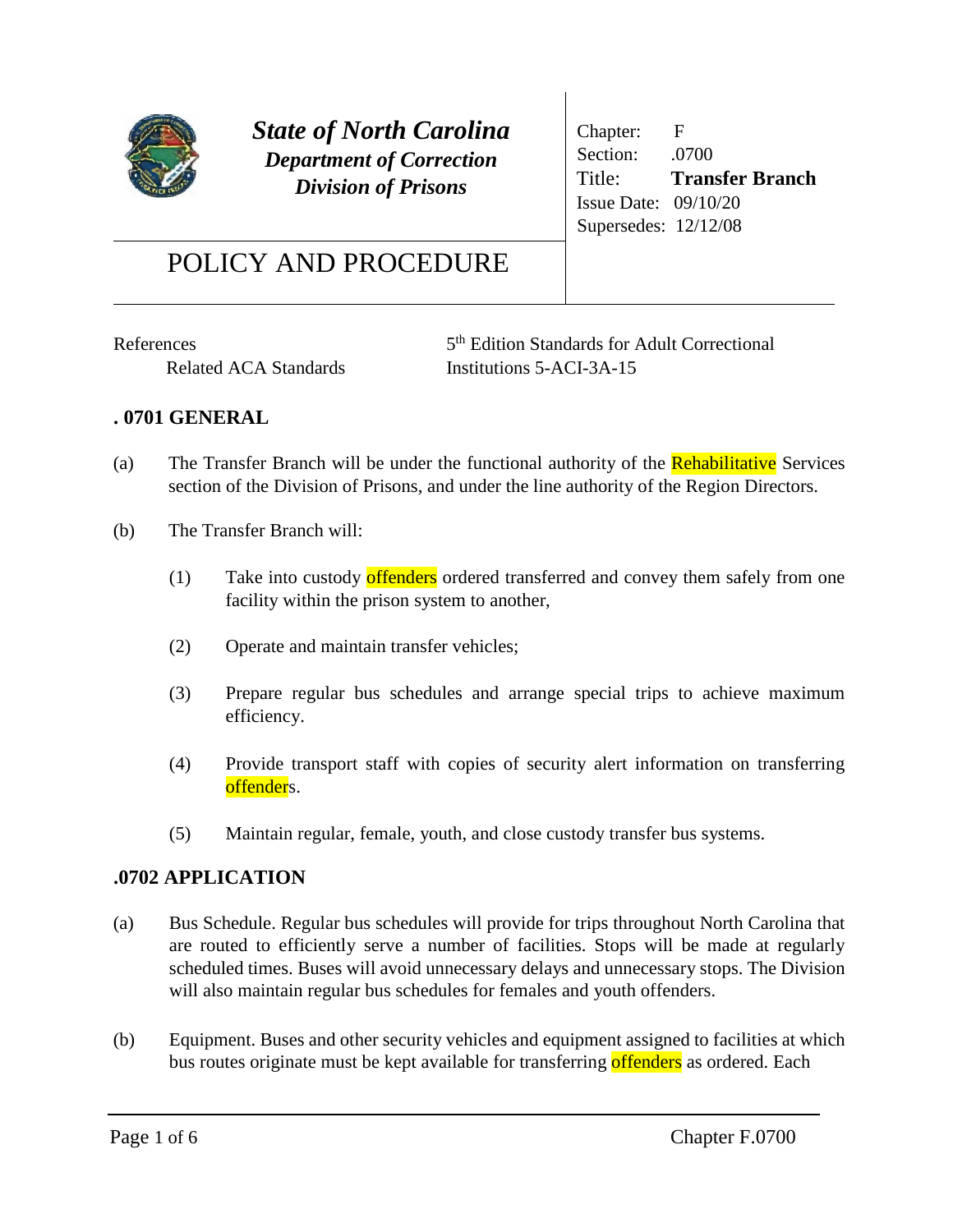transfer officer will be responsible for keeping equipment issued to him/her in good mechanical condition by:

- (1) Servicing and maintaining vehicles prior to designated trips;
- (2) Cleaning the vehicle before and after trips;
- (3) Inspecting for contraband prior to loading offenders and after unloading offenders;
- (4) Securing the vehicle when not in use.
- (5) Transfer vehicle radio equipment is intended primarily for use by the transfer officer for an emergency that arises on the road. Mobile telephones should be used when regular radio communication is unavailable or to obtain instructions and information.
- (c) Expense. Personnel of the transporting facility will be entitled to a refund for expenses incurred in the discharge of their duties while away from their base station consistent with prevailing travel policy. Offenders being transferred will be provided with a pack-out lunch by the transferring facility.
- (d) Papers and Effects of **Offender**s. Transfer officers will determine that all papers and effects of offenders to be transferred are in proper order.
	- (1) For each offender being transferred to a new facility for regular assignment, a transfer officer will receive the following items for transmittal to the officer-incharge of the new facility. The transfer of these records should be simultaneous with the transfer of the **offender**. Both the Transferring and Receiving facility must document the transfer of these records.
		- (A) The **offender**'s record jacket containing personal information pertaining to the **offender**;
		- $(B)$  The **offender**'s medical record;
		- (C) A duplicate copy of the transfer order;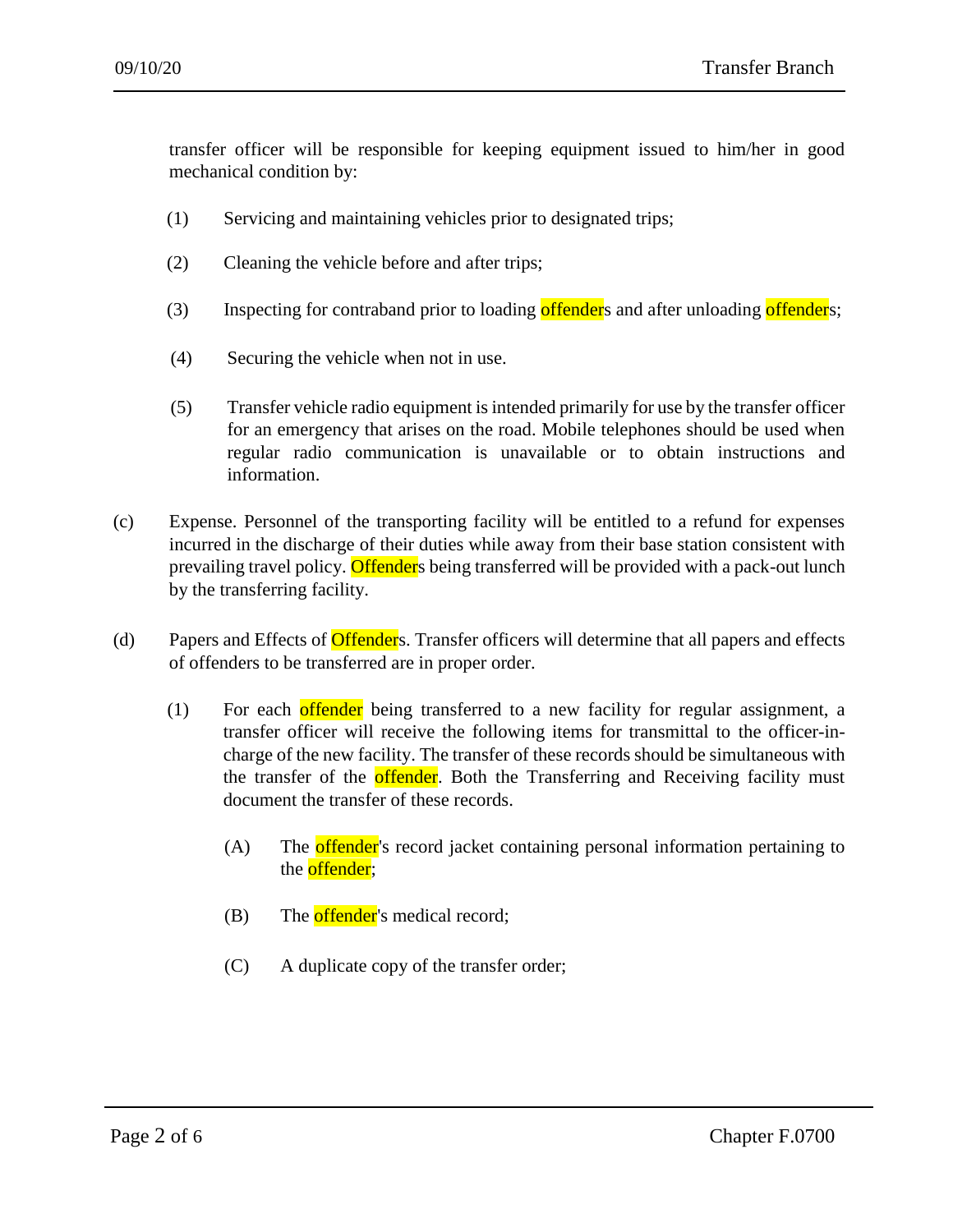- (D) Personal belongings including any civilian clothing retained for the offender's use upon release. Guidelines that address the type and amount of personal property that an offender may possess may be found in the **Offender** Personal Property policy section F.0503.
- (E) Copy of any security alert information on case management notes (IP60).
- (2) The transfer officer will receive the offender's record, medical record, and all personal property for each offender being transferred.
- (3) For each offender transferred to another facility for release, the transfer officer should receive release papers (including a gate money check for same day release, if offender is eligible), discharge clothing, and all personal effects. The transfer officer will take precautions to ensure that no clothing, money, or other personal property of the **offender** is lost, misplaced, or damaged. All **offender**s to be transferred must be positively identified by identification photographs.
- (4) The duplicate copy of the transfer order received by the transfer officer will be signed by an officer at the receiving facility and retained by the receiving facility. It will then be filed in the **offender'**s record.

#### **.0703 PRECAUTIONS**

- (a) The transfer officer will identify all **offender**s before they are loaded on a transfer bus or other vehicle. Ordinarily, all **offender**s to be transferred will be searched by personnel of the sending facility. The transfer officer should observe the search whenever possible. In addition to searching the person of each **offender**, all packages, boxes, clothing (including shoes), and personal property of offenders will be carefully examined to ensure no contraband has been concealed.
- (b) All offenders will be strip searched by the sending facility personnel prior to transfer. Close custody offenders will be transferred by separate vehicle or bus with appropriate security precautions subject to the approval of the **Commissioner** of Prisons.
- (c) Boxes, bags, and packages must be stored where inaccessible to offenders. The transfer officer will turn over all **offender** property to an officer at the receiving facility.
- (d) Offenders who have threatened or attempted suicide, self-injury and/or are emotionally ill and whose symptoms indicate they may be a threat to themselves or others will not be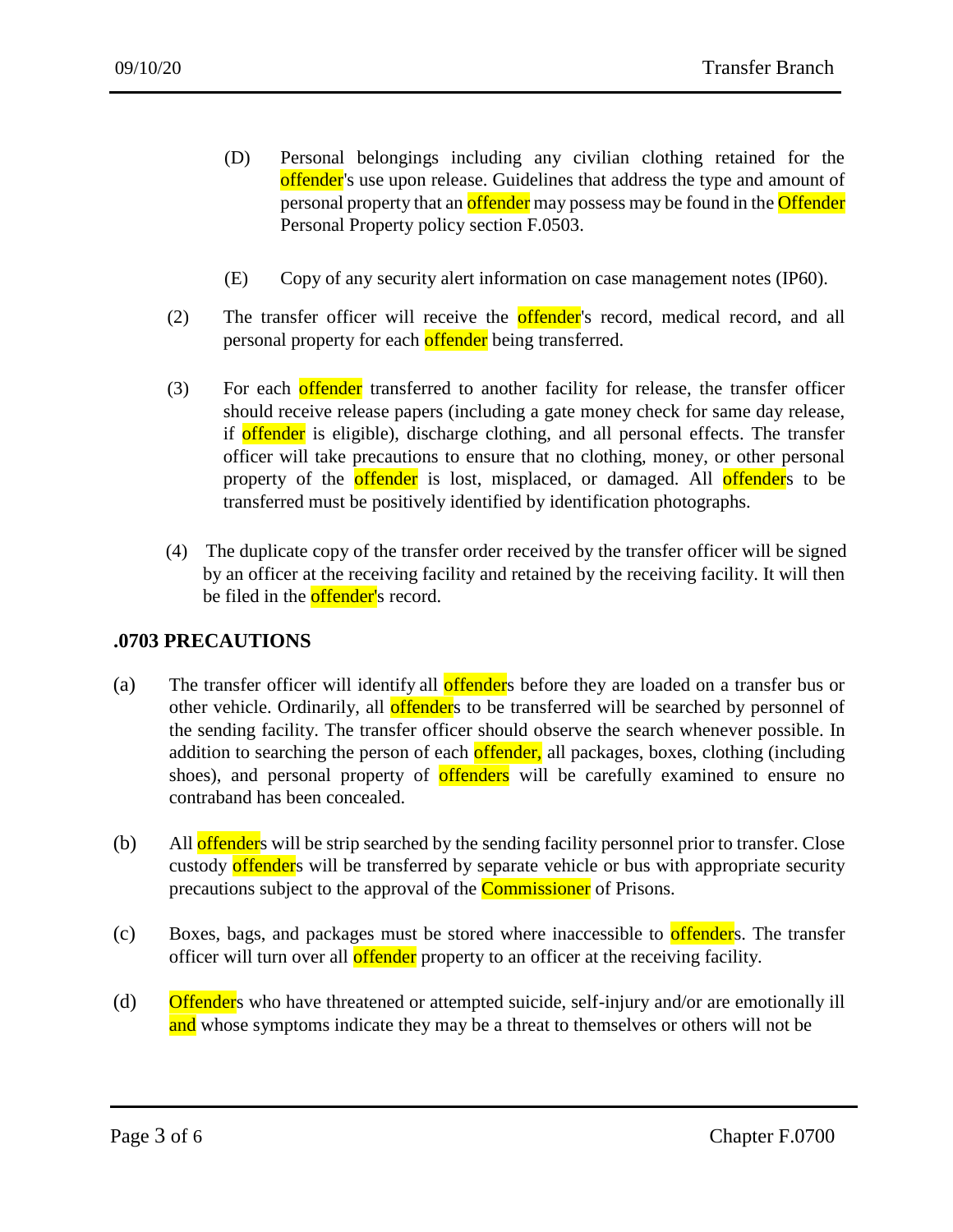transferred on the regular bus. Offenders who are custodial risks will be seated at the front of the bus and extreme caution will be maintained. Any doubt regarding the transfer of a custodial risk offender will be resolved by the superior officer. Copies of security alerts should be provided to transfer officers to aid in assessing high risk offenders.

(e) In the event of a medical emergency, the transportation officer will contact 911 to request medical assistance. Contact will also be made with the nearest prison facility, Highway Patrol station, or local law enforcement office to request additional security for the transport vehicle. The officer will stop the vehicle at the first available location where vehicle security can be maintained. Once additional back up security arrives, one unarmed, transportation officer may enter the bus to better assess the medical emergency. The **offender** requiring medical attention will be removed from the vehicle and transported either by EMS or other law enforcement to the nearest hospital. The nearest prison facility shall provide sufficient staff to travel with the **offender** requiring medical attention and remain with him/her at the hospital until treatment is completed or relieved by other **Division of Prisons** staff. The transfer vehicle will continue its scheduled route.

If the **offender** must be transported prior to backup assistance arriving from another prison facility, the correctional officer will accompany the **offender** on the emergency vehicle and the Lead Correctional Officer will remain with the transport vehicle and provide necessary security to the remaining offenders. The vehicle will not continue its normal route until such time as assistance from the nearest facility arrives on the scene. One correctional officer will accompany the vehicle on the remainder of its scheduled route.

- (f) No offender under age 16 will be accepted for transfer on any bus. All male offenders under 18 will be transferred on the youth transfer bus.
- $(g)$ **Offender**s will be cautiously loaded and unloaded. The transfer officer will place him/herself in a position where his/her observation of the operation is unobstructed but where his/her person is not in danger. After the bus has been loaded and locked, the transfer officer will examine the lock and doors to make certain that they are secure.
- (h) The transfer officer will keep all **offender**s under observation while in transit. Should the officer become suspicious that an escape may be attempted, he/she will stop and examine the outside of the bus. If he/she finds evidence of an escape plan, he/she will radio or call for assistance and guard the bus until an escort arrives. He/she will then continue, with an escort, to the nearest prison facility where assistance is available. The bus will then be unloaded and all **offender**s will be thoroughly searched.
- (i) When reasonable, transfer buses should be operated during daylight hours. If necessary to travel at night, extra precautions will be taken to ensure safety. Inspections of the outside of the bus are to be made at every facility at which it stops. Bus drivers employed by the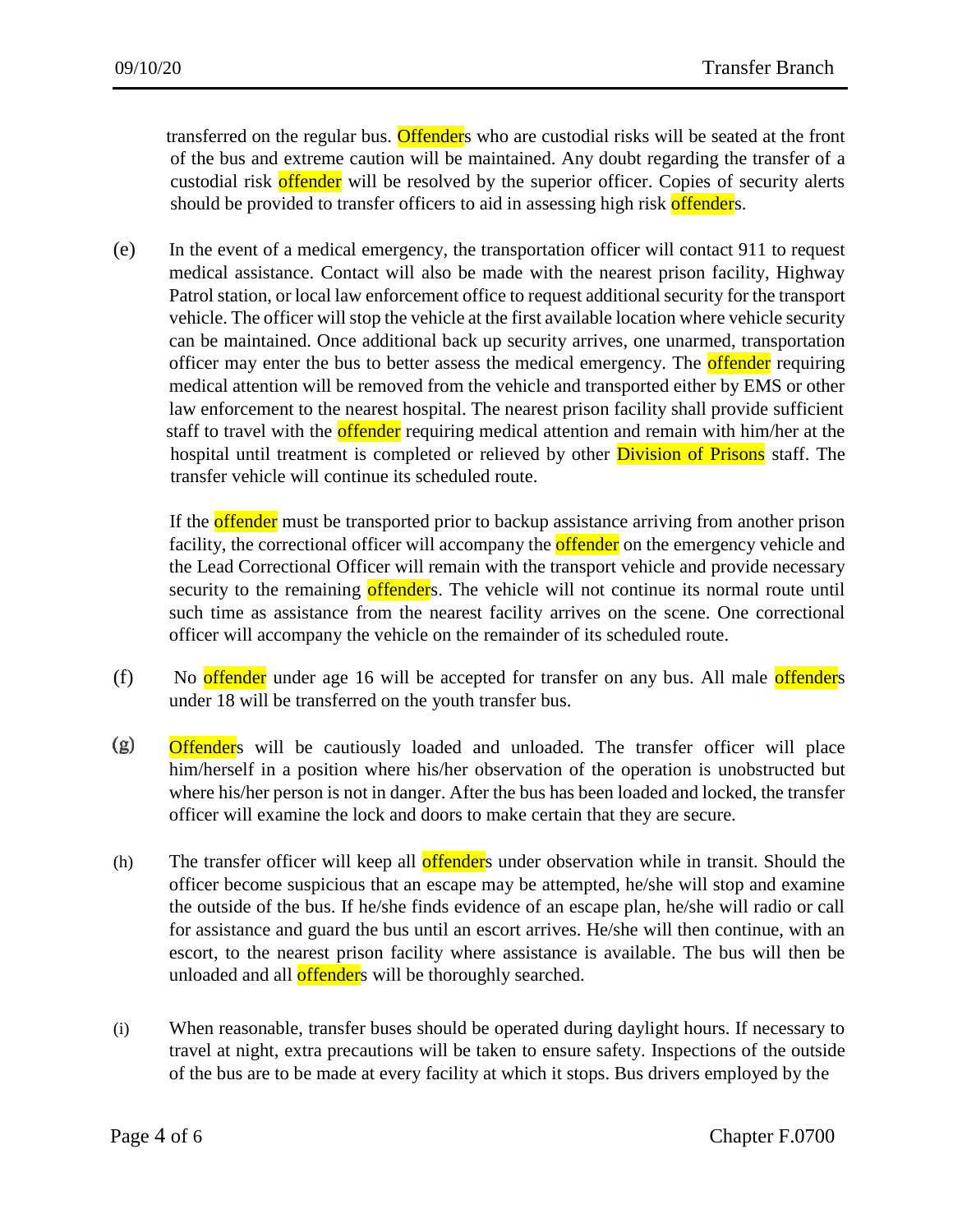Division of Prisons will follow guidelines established by the NC Department of Motor Vehicles (DMV) for Commercial Drivers Licenses (CDL).

- $\mathbf{All}$  Offenders will be transported with handcuffs, leg restraints, and a connector chain.
- (k) The officer-in-charge of the sending facility shall be responsible to the facility head to ensure those offenders whose health conditions prevent their being transferred on the transfer bus are appropriately transferred by individual vehicle.

The facility healthcare staff shall determine those offenders who have an ordered dose of medication due during transport. Bus Officers do not administer medications in-route. The facility healthcare staff shall place the offender's medication and medical record (if applicable) into an oversize red bordered special transfer package which shows that an "inroute" medication is to be given. The special transfer packages are placed in the bus in a separate place from the regular records. The bus officer shall deliver the special packages to the Bus Terminal Nurse. When the medication pass is completed, the Bus Terminal Nurse shall give the medication envelopes to the Terminal Transfer Officer. The Bus Officer shall be responsible for ensuring the delivery of the medications to the offender's final destination.

When an **offender** with a medical condition requiring medications in route is transferred from one vehicle to another, the transfer officer accompanying the **offender** shall ensure health records, medications, and appropriate instructions are transferred to the receiving officer. The transporting officer shall bring this information to the attention of the officerin-charge of the receiving upon arrival.

(l) Under General Statute 148-5.1, victims with safety concerns have the right to request that the offender not be housed in the county where they reside or are employed. If the offender is currently assigned or being considered for housing in the county where the victim who has made such a request resides or is employed, **Division of Prisons** Administration will review alternative placements for the offender. Reasonable efforts will be made to place the offender in a location other than the conflict counties unless such placement is necessary to meet the requirements of mental or medical treatment, court, gender and age of the offender, custody and control, rehabilitation, and other situations deemed critical by the Department. Additional detail may be found in the Victim Services policy section D.0909 (a) and (b).

### **.0704 TRANSFER BRANCH PERSONNEL**

(a) Transfer officers for the Division of Prisons are under the administrative supervision of the officer-in-charge at their locations.